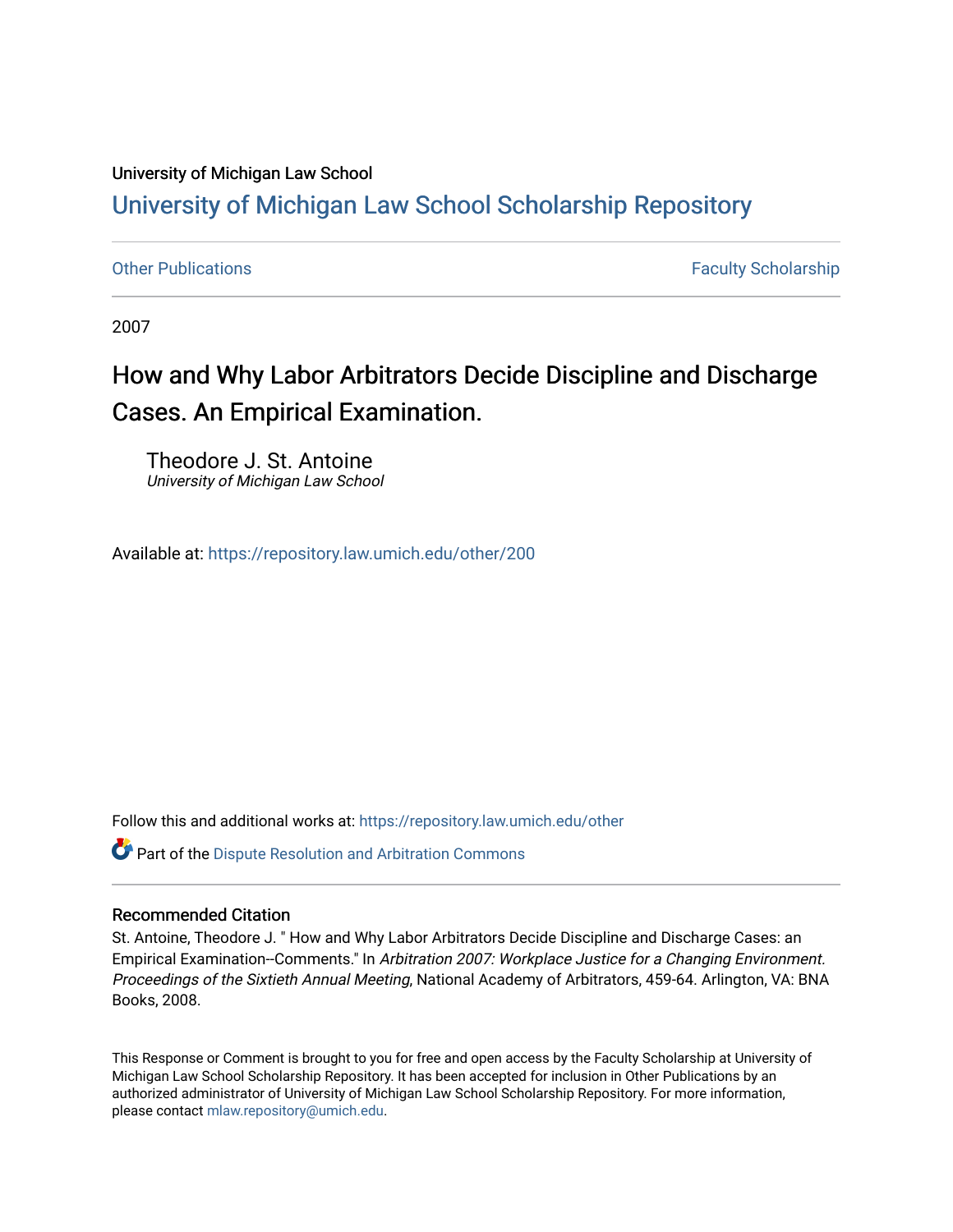## **ARBITRATION 2007 WORKPLACE JUSTICE FOR A CHANGING ENVIRONMENT**

#### **PROCEEDINGS OF THE SIXTIETH** I; **ANNUAL MEETING NATIONAL ACADEMY OF ARBITRATORS**

San Francisco, California

May 24 - 26, 2007

*Edited by* 

*Stephen E Befort Patrick Halter* 

*Assistant Editor* 

*Paul Staudohar*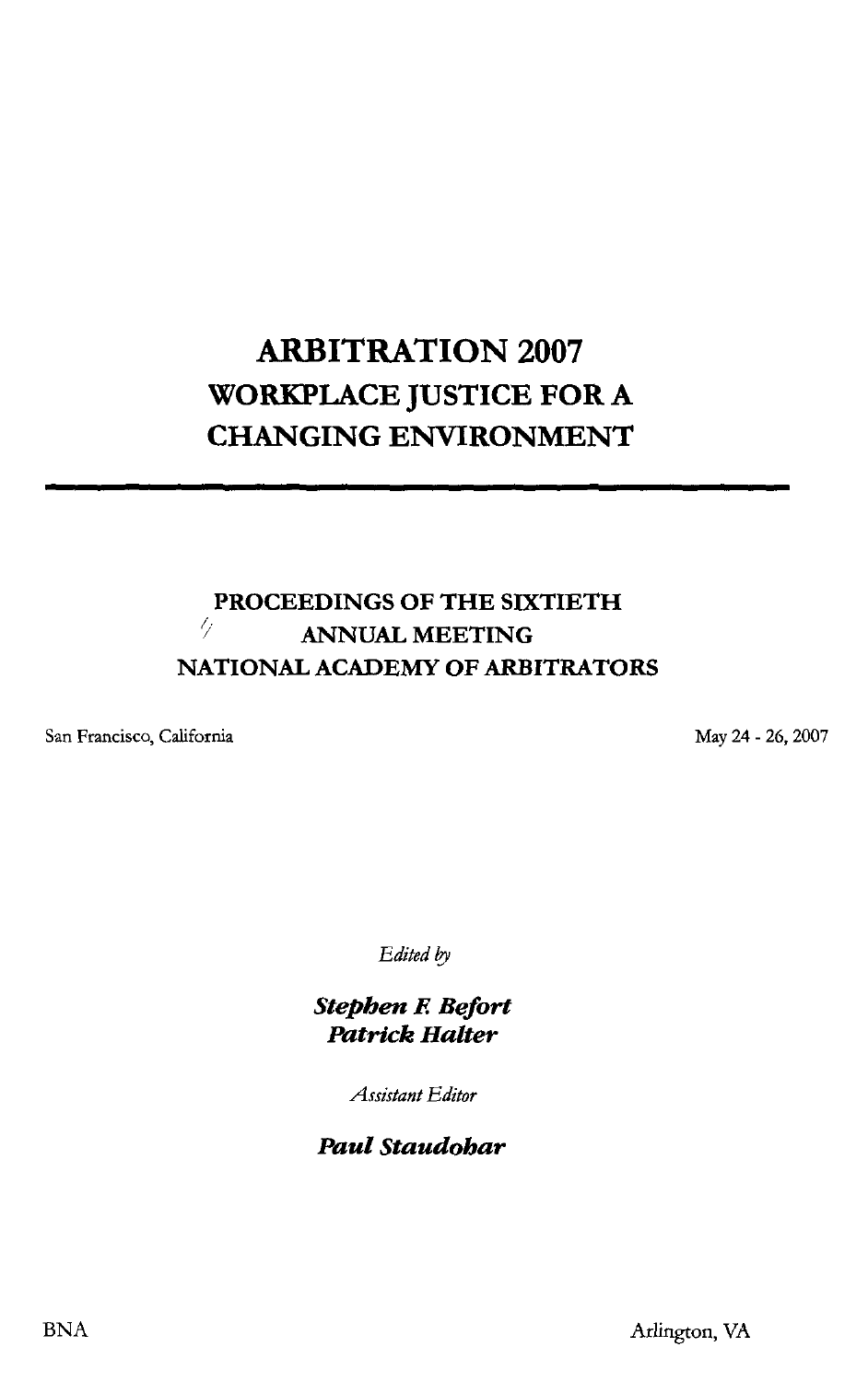#### Copyright © 2008 The Bureau of National Affairs, Inc. All Rights Reserved

Photocopying any portion of this publication is strictly prohibited unless express written authorization is first obtained from BNA Books, 1801 S. Bell St., Arlington, VA 22202, *bnabooks.com.* Authorization to photocopy items for internal or personal use, or the internal or personal use of specific clients is granted by BNA Books for libraries and other users registered with the Copyright Clearance Center (CCC) Transactional Reporting Service, provided that \$1.00 per page is paid directly to CCC, 222 Rosewood Dr., Danvers, MA 01923. 1-57018-563-8/06/\$0 + \$1.00.

> Published by **BNA** Books 1801 S. Bell St., Arlington, VA 22202 *bnabooks.com*  Printed in Canada

ISBN 978-1-57018-773-5 International Standard Serial Number: 0148-4176

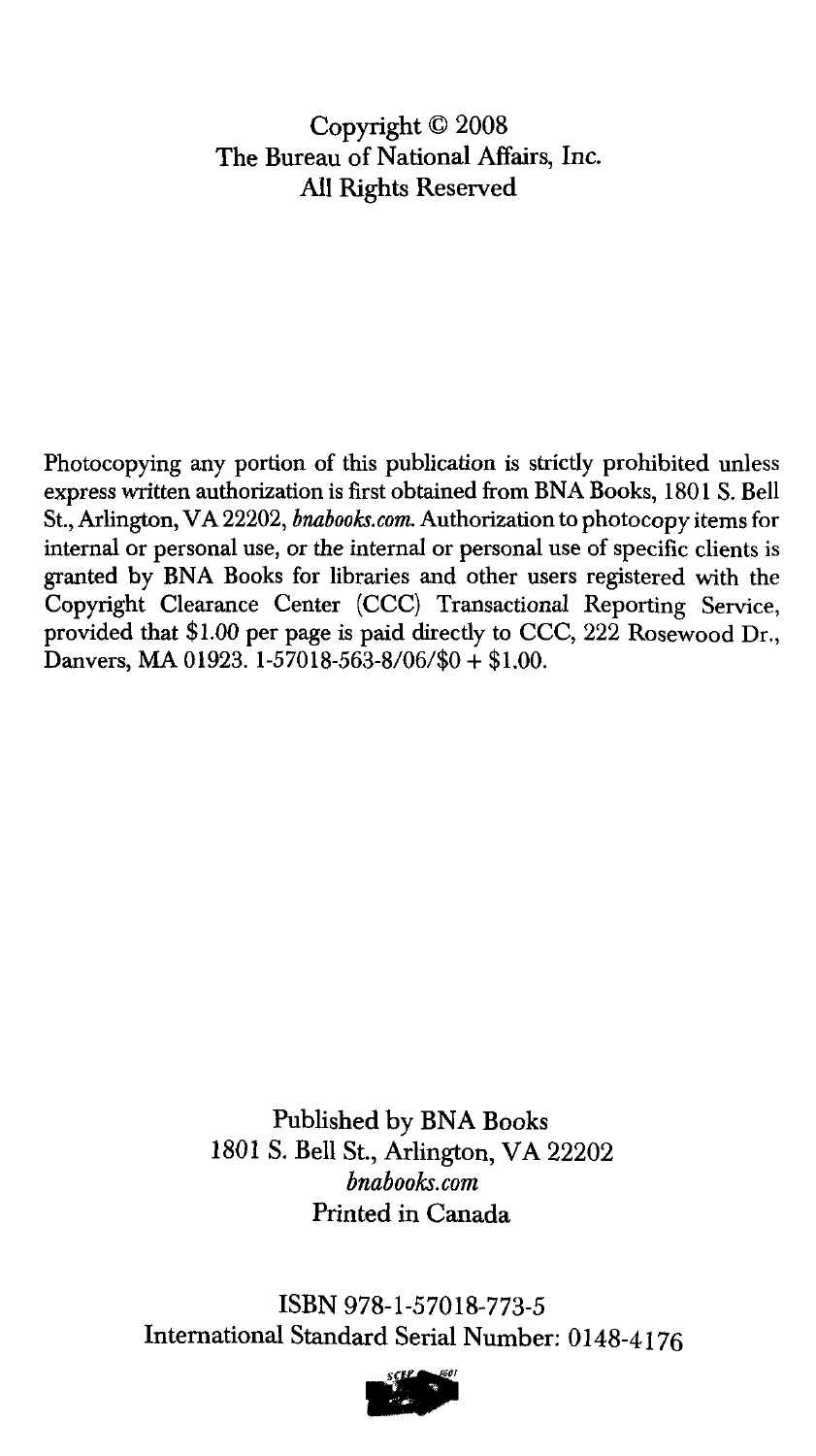than would be imposed by employers as a disciplinary sanction. We also cautiously affirm the role of delay in reducing a grievant's chance of reinstatement.

On the other hand, our data give reason to question the assumption that arbitrators typically retain jurisdiction when they issue back pay awards. We observe the Seven Tests being far less influential in actual assessment of just cause than the literature would suggest. Our results also indicate that arbitrators invoke heightened proof requirements, such as "clear and convincing evidence" and :•beyond a reasonable doubt" much less frequently than claimed m the literature or found by prior studies, even in cases where employees have been charged with criminal conduct.

This presentation is the beginning of our efforts to draw from our newly compiled data set the most empirically valid picture of the nature of decisionmaking in discipline and discharge labor arbitration yet attempted. We plan to continue these explorations ma future book and subsequent articles that will also include the application of more sophisticated statistical techniques.

#### II. How AND WHY LABOR ARBITRATORS DECIDE **DISCIPLINE AND DISCHARGE CASES: AN EMPIRICAL EXMINATION-COMMENTS**

THEODORE]. ST. ANTOINE\*

Laura Cooper, Mike Bognanno, and Steve Befort (CBB) have made a major contribution to our understanding of the decisional process in the arbitration of discipline and discharge cases. Nels Nelson has carefully examined their methodology and the reasons their study holds so much greater potential for drawing sound conclusions than previous efforts based on considerably more limited data bases. My comments will deal with a particular theme that runs through the study: the extent to which it confirms or challenges a number of the generalizations about arbitrators' views set forth in the NAA's *The Common Law of the Workplace,* published in 1998 and revised in 2005.1

<sup>\*</sup>Member, National Academy of Arbitrators, Degan Professor Emeritus of Law, University of Michigan.<br><sup>1</sup>St, Antoine, ed., The

<sup>&</sup>lt;sup>1</sup>St. Antoine, ed., The Common Law of the Workplace: The Views of Arbitrators, 2d ed. (BNA Books 2005).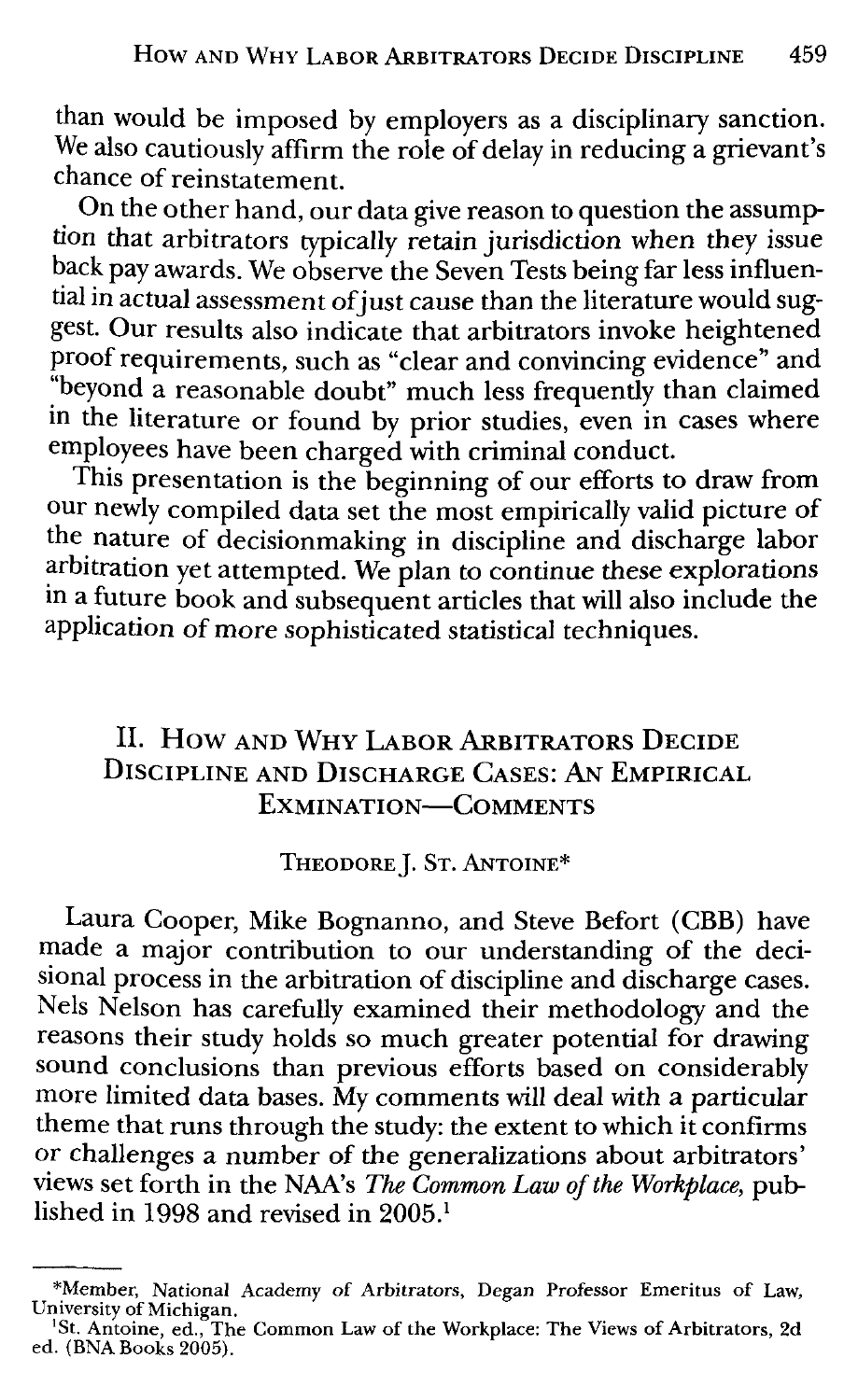Let me first say a word about the origins, philosophy, and modus operandi of *The Common Law,* because I think they say a lot about the credibility of the resulting product. The work was the brainchild of Arnold Zack, Academy President in 1994-95, with his principal co-conspirators being his successor Presidents, Ted Weatherill and George Nicolau. *The Common Law* was designed to commemorate the  $5\bar{0}$ th Anniversary of the NAA in 1997  $\bar{b}$ y summing up some of the leading arbitral principles developed over its first half century. Many veteran arbitrators rarely published their decisions and media attention often focused on the sensational case rather than the more typical. Although there had been good encyclopedic treatments, it was felt that a fairly short, authoritative overview would be more useful to the less experienced arbitrator or advocate.

Arnie caught me in a weak moment, enjoying a light teaching load while visiting at Cambridge University, and I agreed to be editor of the volume. We next rounded up  $15$  star performers among Academy members to do the hard job of writing on everything from arbitral practice and procedure to remedies in arbitration. And then, in a move I considered very important, we enlisted the aid of an advisory group of eight former Academy Presidents, chaired by Dick Mittenthal. They went over at least one chapter each, and did not hesitate to criticize and suggest improvements. The 15 writers and I engaged in numerous debates over drafts covering the more sensitive areas. Selected portions of early drafts dealing with some of the most controversial issues were placed before the entire membership attending three different general meetings as well as some of the regional meetings of the Academy. When there was respectable support for different positions on certain issues, we would include the various points of view. The upshot, I believe, reflected arbitral thinking in the United States and Canada as accurately as could be ascertained in the judgment of a highly able and experienced group of arbitrators. But, of course, it did not constitute the sort of actual head count we have before us today.

What, then, do the comparisons have to tell us? As might be expected, the empirical study supported the validity of a number of the generalizations contained in *The Common Law.* Thus, as seen in decisions reducing employer discipline, "most" arbitrators do adopt the principle of progressive discipline, even though a particular collective bargaining agreement may say nothing about the subject. Not surprisingly, arbitrators "generally" enforce last-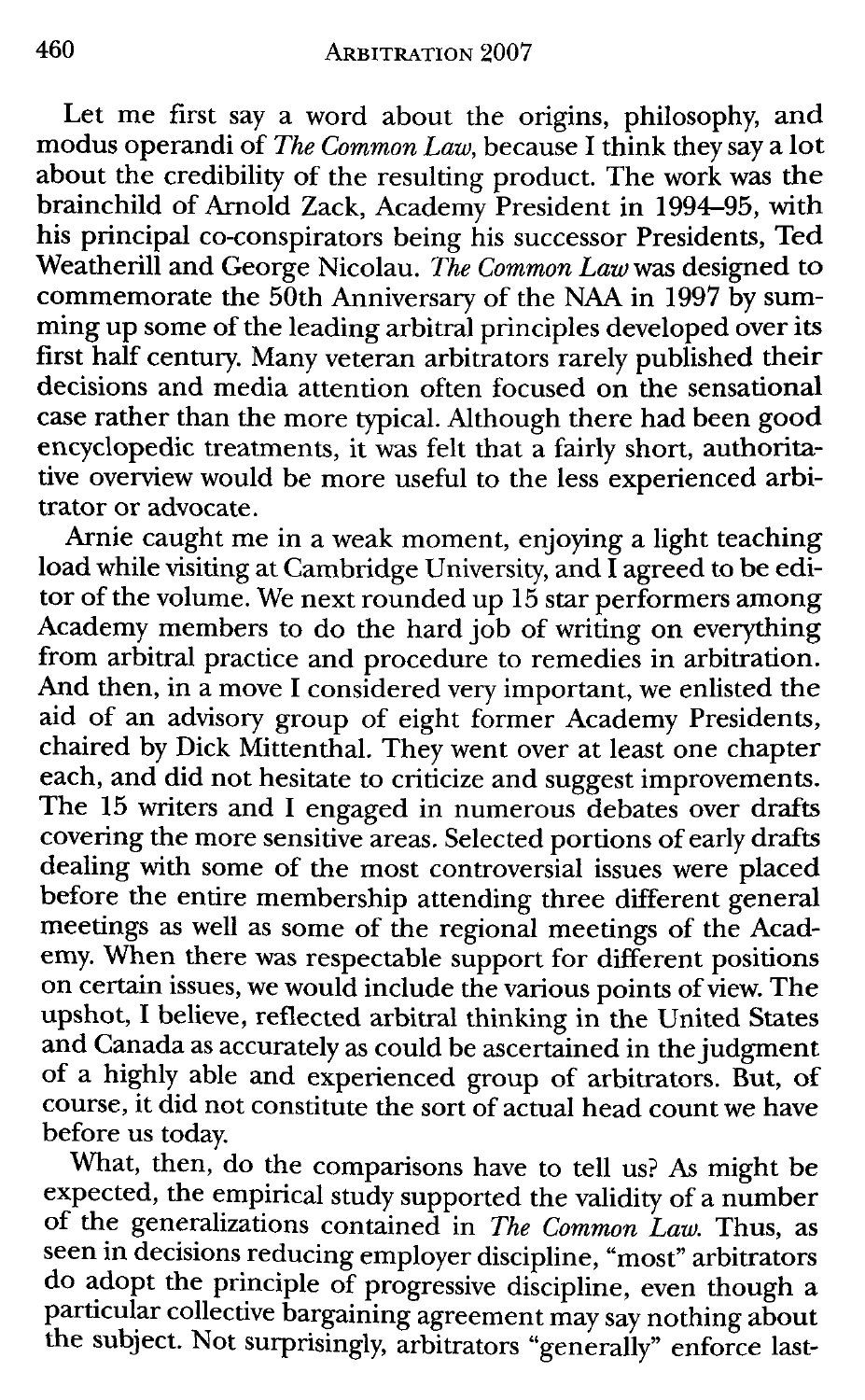chance agreements. On the famous (or infamous) Seven Tests of Arbitrator Carroll Daugherty for "just cause," CBB report that in only about 9 percent of the decisions they studied did arbitrators rely on them. *The Common Law* concedes that the Seven Tests have been "influential," but cites a "critically convincing" alternative view by Professor John Dunsford. Naturally, the areas I find most interesting are those in which the empirical study seems to refute the positions taken by *The Common Law.* 

For example, there may be a conflict concerning the retention of jurisdiction when the arbitrator determines that back pay is appropriate and remands the case to the parties to compute it. *The Common Law* states: "Such a remedy is *usually,* but not always, accompanied by a retention of jurisdiction by the arbitrator in the event that there is a subsequent dispute over the amount" (emphasis added). The CBB empirical study indicated that in 432 cases where the employee was reinstated with full or partial back pay, the arbitrator did not retain jurisdiction about 73 percent of the time. But the precise question asked of the data was whether the arbitrator "expressly" retained jurisdiction to resolve any subsequent disputes. That is a big difference. Although I invariably retain jurisdiction in such situations in an ad hoc appointment, I do not feel any such need when I am handling a case as a permanent arbitrator or as a member of a board of arbitrators. There the understanding of everyone is that the issue will come back for a final ruling if the parties are not able to resolve it. In addition, an entirely plausible argument can be made that an award that provides for back pay but does not compute it and does not deal with such natural additional questions as mitigation of damages is actually an interim award, and must be regarded as implicitly retaining jurisdiction if the award is not to be treated as defective for lack of completeness and finality. At any rate, I think it deserves further inquiry whether, at least in such a common situation as the resolution of computation issues in back pay cases, the arbitrator and the parties assume that retention of remedial jurisdiction is implicit. Incidentally, at the Academy's Business Meeting today a motion was adopted to modify the Code of Professional Responsibility to permit an arbitrator to retain remedial jurisdiction even over the objection of one of the parties.

The question of the quantum of proof required in discipline and discharge cases is another area in which the generalizations of *The Common Law* may be at odds with the findings of the CBB empirical study. I should first note that this does not involve the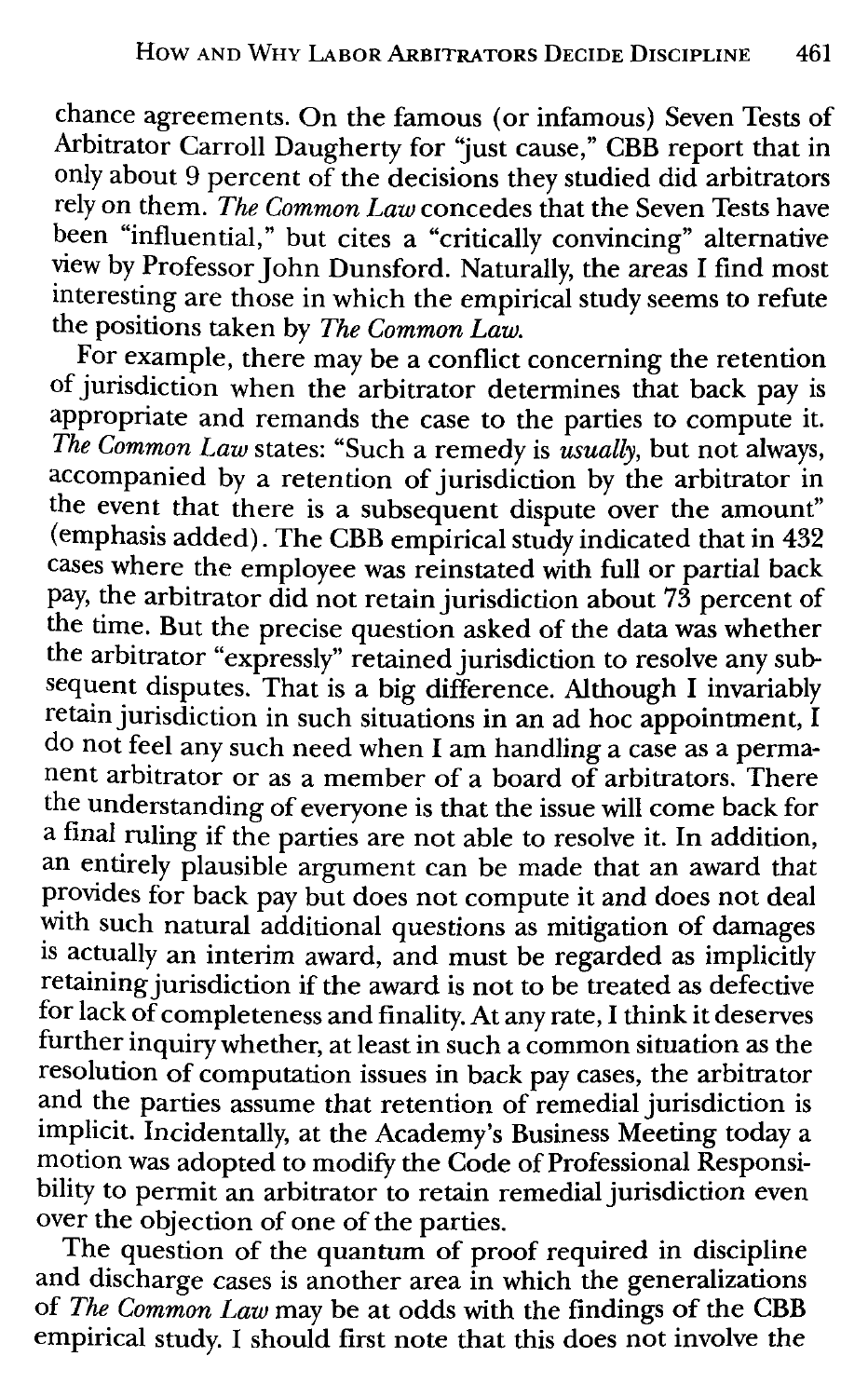quite distinct issue of the *burden* of proof. As CBB observe, it seems universally accepted, at least in labor arbitration (nonunion employment arbitration may vary, depending on the particular contract), that the employer bears the burden of proving there was just cause or good cause for the discharge or other discipline imposed. But on the quantum, or amount, of proof needed, there is a wide range of views.

Section 6.10 of *The Common Law,* covering quantum of proof, was hammered out after considerable discussion among the work's authors and editors. It reads essentially as follows (emphasis supplied):

- (1) For *most* arbitrators, the normal quantum of proof required in disciplinary cases is "preponderance of the evidence." For a *minority,* it is "clear and convincing evidence."
- (2) When the employee's alleged offense would constitute a serious breach of the law or would be viewed as moral turpitude ... , *most* arbitrators require ... "clear and convincing evidence." *Some* require proof"beyond a reasonable doubt" but ... *most* hold that the criminal-law standard ... has no place in ... arbitration.

*The Common Law* adds: "Some arbitrators reject the very idea of a quantum of proof as a distracting legalism. Others argue that it is impossible to avoid at least an implicit quantum requirement."

The CBB empirical study stated that in the whole body of 2,055 discipline cases, 78 percent of the arbitrators did not specify a quantum of proof and so the authors assumed a "preponderance of the evidence" standard. Only 10 percent said "clear and convincing" and fewer than 2 percent said "beyond a reasonable doubt." That validated *The Common Law's* conclusion as to discipline cases generally. When it came to 1,034 cases involving possible crimes or matters of moral turpitude, however, the empirical study apparently disputed the assertions of *The Common Law.* Here CBB found that 84 percent still applied the preponderance standard, while only 13 percent required clear and convincing evidence and a mere 3 percent insisted on proof beyond a reasonable doubt. Even in the 97 cases where a crime had actually been charged in the criminal justice system, the figures changed only modestly to about 76, 16, and 8 percent, respectively.

The first reaction, regrettably, has to be that my learned colleagues and I, who put *The Common Law* together, were simply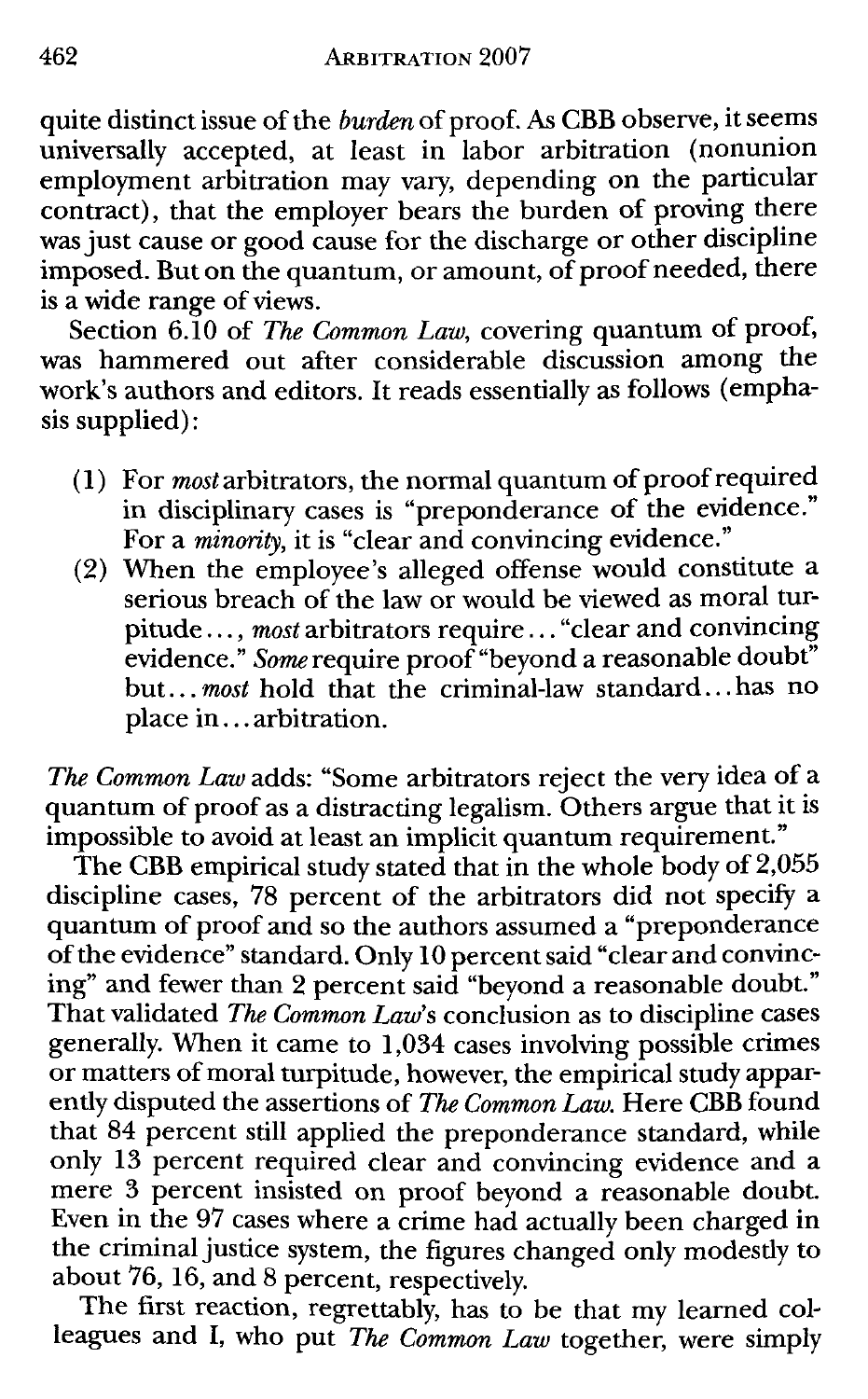wrong, and that any future editions will have to be revised accordingly. The conclusion would thus be that the majority view is that the "preponderance of the evidence" standard prevails in all discipline and discharge cases, even those involving possible crimes or matters implicating moral turpitude. Of course, such an admission is to be made, and such a conclusion is to be accepted, only as a last resort. But seriously, I do believe that one underlying assumption in the CBB analysis must be probed before *The Common Law* throws in the towel. As the authors state it: "[W] e are assuming that an unstated quantum of proof is equivalent to a stated standard of 'preponderance of the evidence.'" That surely 1s not self-evident.

One of the oldest and most systematic of labor arbitration systems is the Board of Arbitration established by U.S. Steel and the Steelworkers, and chaired over the years by such luminaries as Sylvester Garrett, Al Dybeck, and now Shyam Das. The Board has strenuously resisted ever articulating exactly what is its quantumof-proof standard. Decisions will simply say that that the Board is '.'convinced," "persuaded," or "satisfied," or use similar language in reaching a result. Does that mean that the same quantum is required when employees have been charged with theft, and their reputations in the community and their likely future employability are at stake, as when they are charged with excessive absenteeism? I cannot answer that question with any certainty, either for the Board of Arbitration or for all the other arbitrators who do not spell out precisely the standard that they are applying in such discipline and discharge cases. But, it really must be answered one way or another, if *The Common Law* formulation is to retain its present specificity. Perhaps a future edition will have to hedge, however, saying "some" arbitrators do this and "others" do that. In any event, I am one of those who believe that there must be some implicit standard even when none is articulated. Implicitly there could be the same "preponderance of the evidence" standard in all cases, or there could be the more demanding "clear and convincing" standard in charges of moral turpitude.

Two other factors may be at work, age and geography. I like to think that the authors and editors of *The Common Law* were a reasonably distinguished lot. But in a field like ours, distinction tends to come at a price-years in service, and gray hairs. That would be especially true of our Presidential Advisory Group. So, it is possible that some of the ideas and positions set forth in *The Common Law* reflected the thinking of a somewhat older generation than